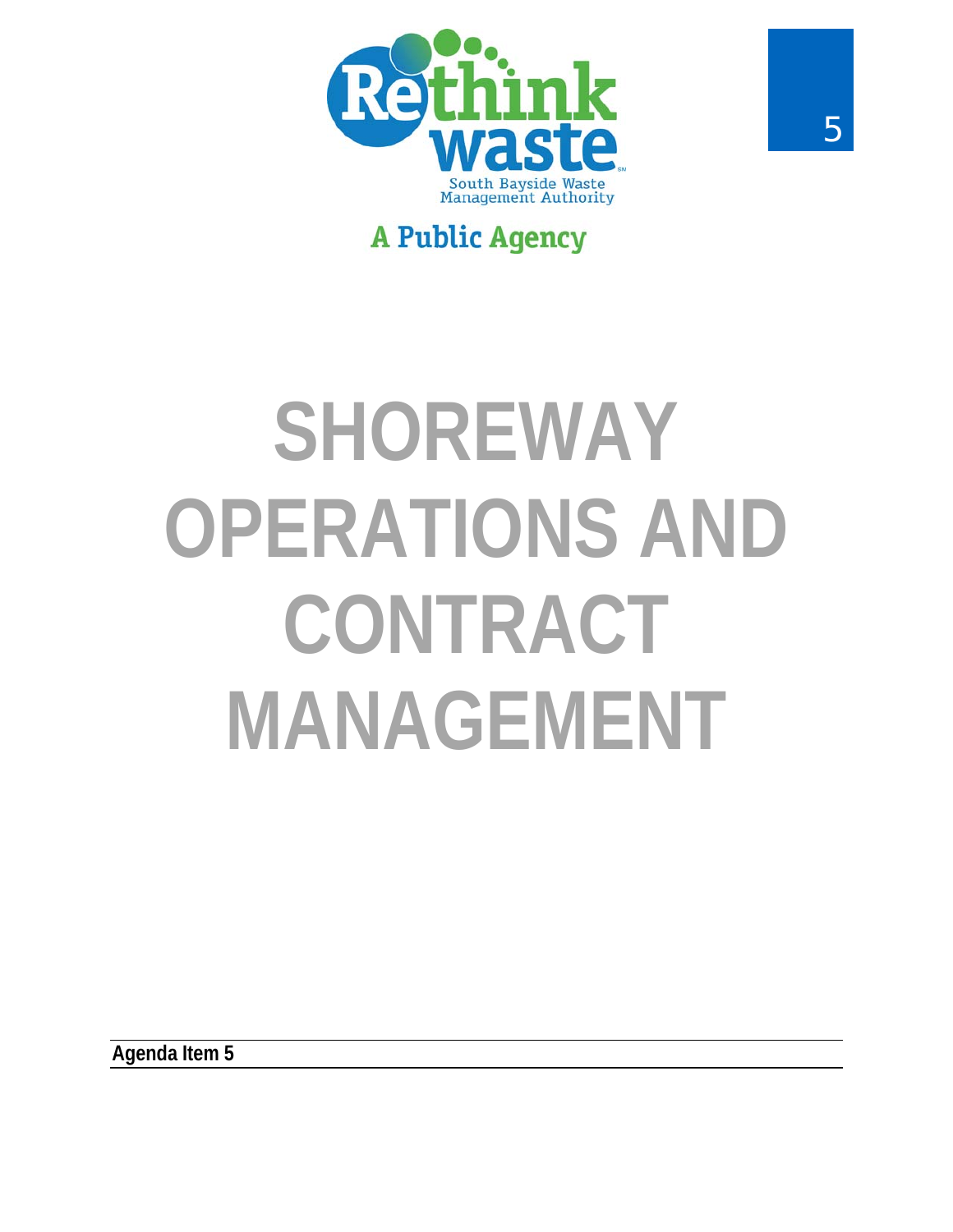



## **STAFF REPORT**

**To: SBWMA Board Members From: Hilary Gans, Sr. Contracts and Operations Manager Date: March 22, 2018 Board of Directors Meeting Subject: Shoreway Operations and Market Update** 

#### **Market Update and Analysis**

The international Fiber markets are experiencing an unprecedented price collapse. Market conditions are unpredictable and the ability to market mixed paper is a serious concern going forward.

#### **Changes in China's Fiber Commodity standards have affected all international fiber markets.**

In multiple updates to the Board during the past six months, SBWMA staff has been reporting on anticipated changes by the Chinese government on the importation of fiber and plastics and the impacts these changes are having on commodity pricing. Specifically, the Chinese government's Ministry of Environment Protection has banned or set stringent quality standards on 24 different imported waste materials. Mixed Paper is one of these banned materials and the new quality standard of 0.5% contamination for all recovered paper and paperboard (sorted residential paper and OCC cardboard) took effect in March of 2018 (delayed from initial implementation date of January 2018).

#### **Can the SBWMA MRF meet the new Chinese recovered paper standard?**

No. In anticipation of the change to the sorted paper standard, SBR tried various configurations of labor and equipment at the MRF to see if China's new standard could be met (see table 1). Even after running the paper two-times with double sort labor, the standard could not be met. In fact, Industry experts have stated that *no MRF is the US is currently producing a paper that meets China's new quality standard*. So, China's change in quality standards effectively eliminates the opportunity to export sorted paper to China.

| Table 1.<br><b>China Import Enforced Standard for Recovered Paper</b>                                                                                                                                                                                                                                                                           |              |               |  |  |  |  |  |  |
|-------------------------------------------------------------------------------------------------------------------------------------------------------------------------------------------------------------------------------------------------------------------------------------------------------------------------------------------------|--------------|---------------|--|--|--|--|--|--|
|                                                                                                                                                                                                                                                                                                                                                 | Old Standard | 2018 Standard |  |  |  |  |  |  |
| Allowable Contamination Level                                                                                                                                                                                                                                                                                                                   | $5 - 8%$     | 0.5%          |  |  |  |  |  |  |
| Contamination is any non-paper items including other recyclable materials like plastics and cans<br>as well as anything that is trash. Cardboard and unbleached fiber is also limited to 3%. After<br>mechanical sorting at the MRF today, cardboard composes up to 30% of sorted residential<br>paper by weight that must be manually removed. |              |               |  |  |  |  |  |  |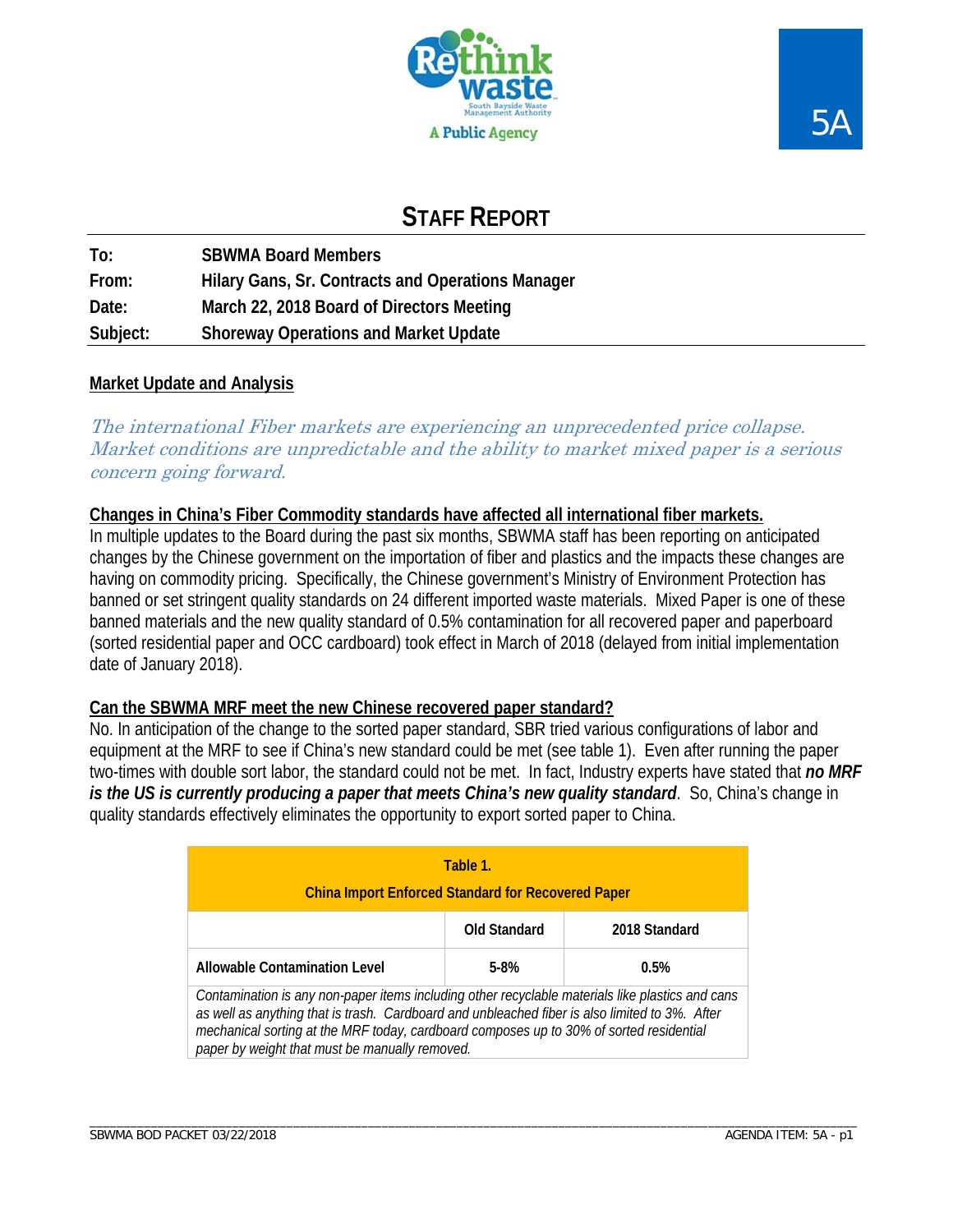#### **Why is China making such a drastic change?**

China's politics are opaque but the leader of China and the Ministry of Environmental Protection has stated the goals of the policy as:1) to clean up the environment, 2) to develop internal practices of waste recycling and reuse within China, and 3) not to import "Foreign Garbage" into the China. Viewing these action from the outside the country there appears to be a political mix of pragmatic-goals and national pride driving these seismic changes.

"Foreign garbage that can be replaced by domestic resources will be phased out by the end of 2019. The types and amounts of garbage will be cut down steadily….Foreign garbage has been widely denounced". Quote from the China Ministry of Environment Protection

#### **How has the commodity market changed as a result?**

80% of the mixed paper from the Shoreway MRF (and other west coast MRF's) is marketed to China. As of March 1, no mixed paper is being imported into China, but is seeking homes in other countries that consume small amounts of waste paper – mostly in India and Southeast Asia. These countries have small paper production infrastructure and cannot take-up the slack created by China's non-importation of mixed paper. As a result, mixed paper is currently glutting the international markets and the shift in supply/demand is allowing the non-China buyers to demand higher quality at lower prices (e.g., the pricing for mixed paper has dropped from a 2017 market-high of \$157 per ton to \$0 per ton while Carboard has also been impacted and is currently selling for half of its average 2017 price. Around the country, there are many municipalities exercising the Force Majeure provision in their contracts, renegotiating their city contracts, stockpiling materials, landfilling paper, and some MRFs are simply closing their business.

"China Filed with the WTO (World Trade Organization) that in 2018 Mixed Paper and Post-Consumer Plastics are banned, and will no longer be allowed into the country....they did this for two reasons: too much contamination or too much non-white paper. Mixed paper can no longer be shipped to China, non-China markets cannot handle the volume and domestic markets in the southwest US do not (currently) exist….the non-China markets are very small with older processing equipment and limited capacity, thus the entire MRF industry in the western US is basically dependent on the China Market" *Quote from "Waste Advantage" (a leading industry journal), January 2018*

#### **What is the effect on the SBWMA?**

Mixed Paper composes 47% of the total tons sold from the Shoreway MRF and 30% of the total revenues from commodity sales. So far, SBR has been able to find market outlets for paper from the Shoreway MRF in a time when other is struggled. **(Note that in March, there have been 17 container loads of paper shipped from Shoreway was rejected from China or by inspectors at the Port of Oakland. The cost to the Agency is still being determined but is estimated between \$50-100K. FYI—due to extremely fast response by SBR's material brokers, this cost was mitigated downwards from an estimated \$370k).**

The value of mixed paper is currently \$0 and cardboard is at 50% of its value only 6-months ago. Additionally, to attract buyers, SBR has had to hire additional sort labor to try and clean the paper (remove contamination and non-white paper), adding to the cost of processing recycling. Both factors are impacting the current budget and are forecast to create a FY17/18 budget shortfall of \$2-3 million. Note, due to China banning the import of mixed post-consumer plastics, markets for many grades now have negative-pricing and there is general difficulty in finding buyers. As a result, miscellaneous non-container plastics (plastics 3-7) are now being landfilled.

#### **What is the future outlook?**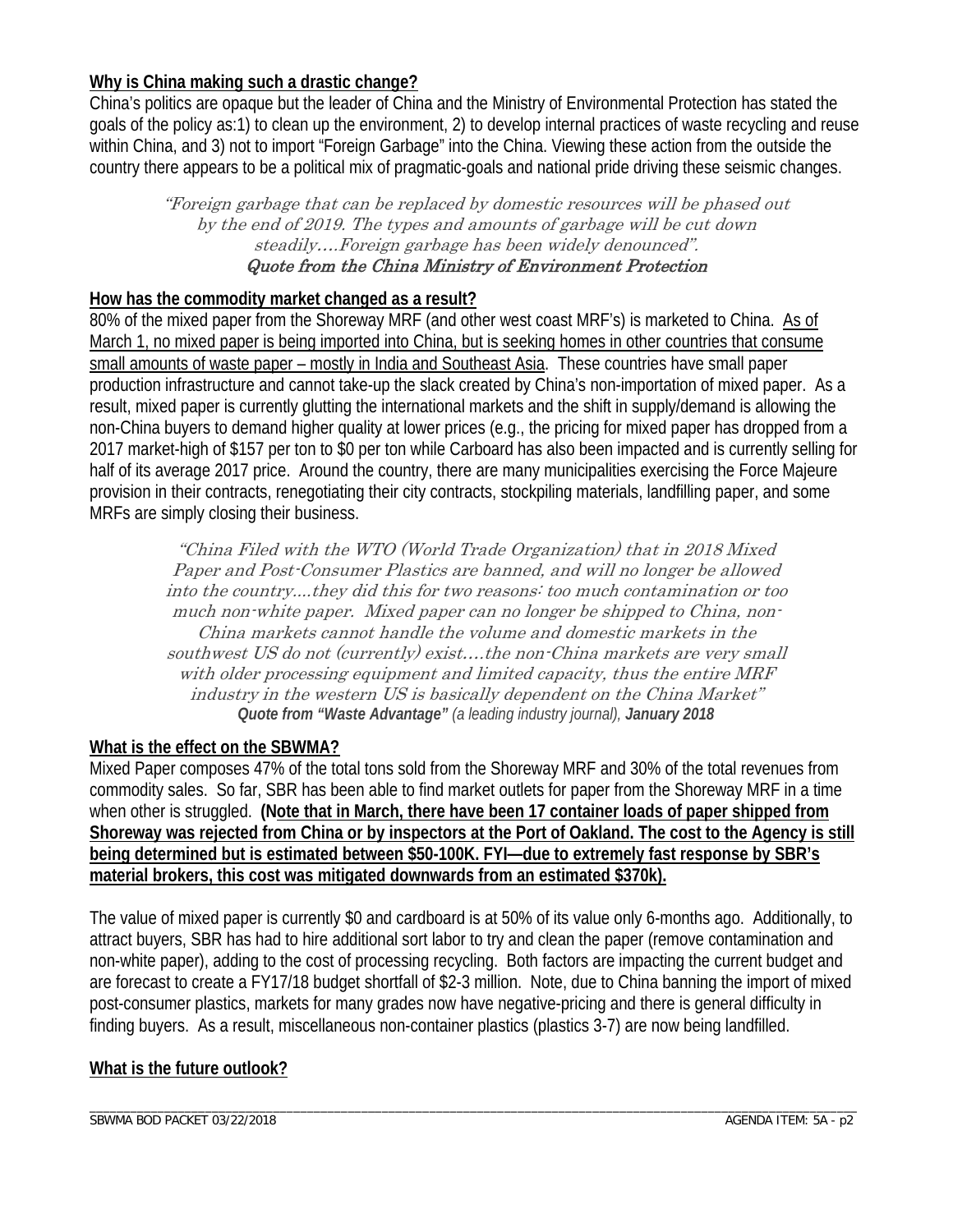At the moment, there are no credible predictions about whether China will soften its import restrictions. There seems to be pressure building from manufacturers inside China who have relied on US recycled fiber for production and are now unable to access global markets for this supply. Staff has been researching additions of labor and sorting equipment to attain the new China paper standards. As discussed in staff report **Resolution Approving SBR Sort Labor Reimbursement**, Staff is recommending additional sort staff in the short-term to upgrade mixed paper so that it can be marketed without interruption and minimize the risk of load rejections. As conditions become more predictable, additional sort equipment may be a more attractive approach to making a consistently high-quality sorted paper and recovering more OCC by removing it from the sorted paper. Staff will directly address this topic, and the respective choices that emerge, with the SBWMA's Finance Committee; Zero Landfill Committee; and the full Board during the next few months as we recommend our FY18/19 Operating Budget and the 5-year Capital Improvement Plan.

#### **Price and Commodity Movement changes:**

Commodity prices for fiber grades continue to decline in February and year-over-year, **the average price for mixed paper and cardboard dropped 77% and 8% respectively** (see Commodity Price Trend—Graph 1). A Staff will report on the impact to Budget after the first-quarter of 2018. Will be presented in April along with a revenue forecast for FY18/19.



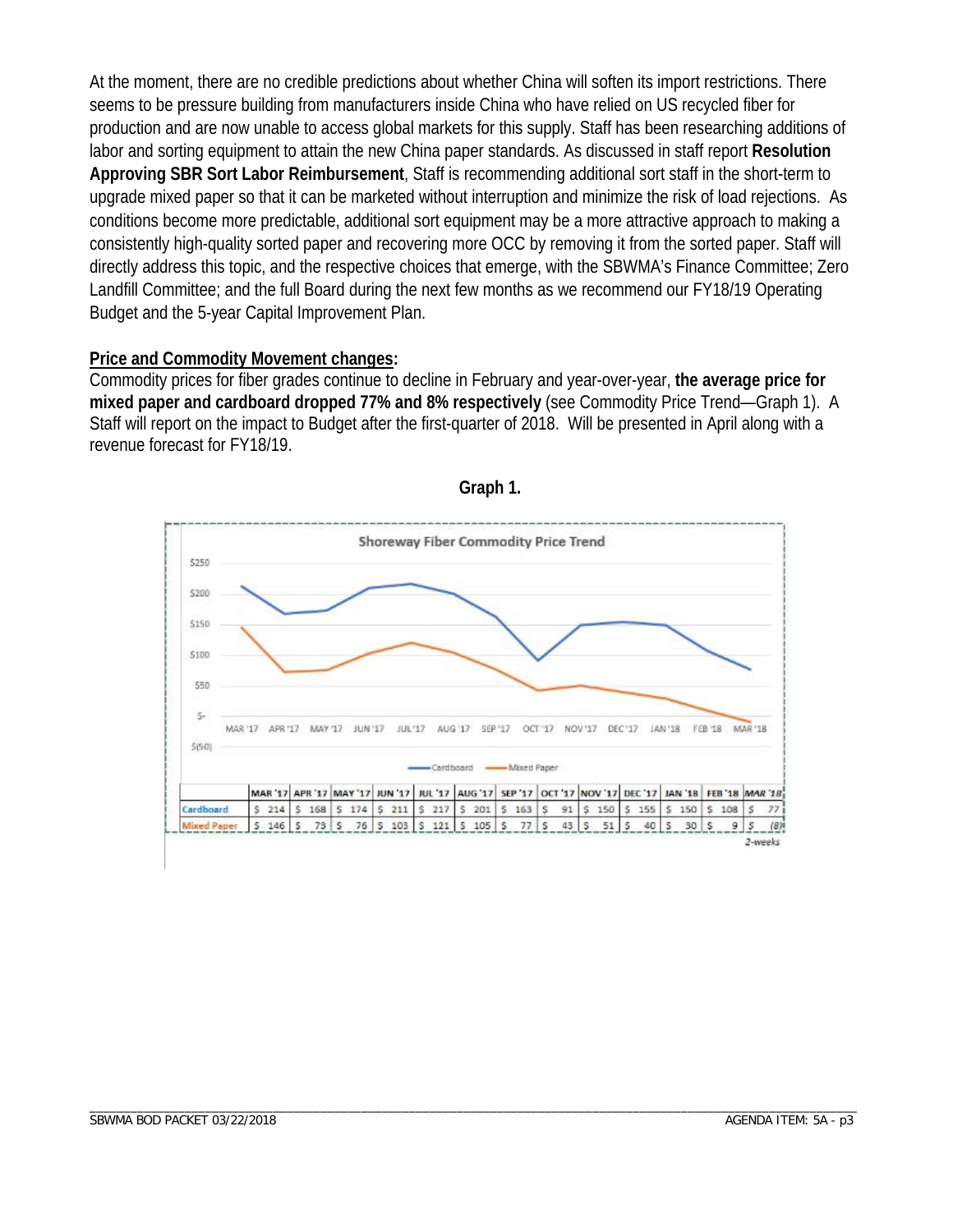

## **STAFF REPORT**

**To: SBWMA Board Members** 

**From: Hilary Gans, Sr. Contracts and Operations Manager** 

**Date: March 22, 2018 Board of Directors Meeting** 

**Subject: Resolution Approving SBR Sort Labor Reimbursement** 

#### **Recommendation**

It is recommended that the SBWMA Board of Directors approve Resolution No. 2018-11 attached hereto authorizing the following action: **Resolution Approving SBR Sort Labor Reimbursement.** 

#### **Summary**

Fiber Market conditions have changed dramatically in the last six-months since China effectively banned mixed paper imports to the country. Since the start of 2018, SBR and staff have been trying to cope with market price fluctuations and the changing quality standards of the market. To ensure the marketability of paper (aka "fiber") from the MRF, SBR has hired additional sort labor to sufficiently clean the paper to meet the new quality standards. SBR is requesting reimbursement for the on-going cost of added sort labor to maintain marketability of the MRF fiber.

#### **Background**

Please refer to Staff report **5A** *Operations and Market Update* in today's agenda packet for background on the market conditions that are urgently driving the need for additional sort labor.

#### **Analysis**

The market for Mixed Paper has changed dramatically due to a fundamental, unilateral position shift in longstanding materials specifications issued by the Chinese government. In SBR's efforts to meet the new market standards, they have hired additional sort labor to clean mixed paper to a quality acceptable to commodity buyers - without this effort, the mixed paper product would likely have been rejected by buyers and would either need to be stockpiled or landfilled.

SBR has provided ample notification to SBWMA staff about the market changes and need for additional sort labor. Since January, SBR and SBWMA staff have been implementing a Commodity Quality Improvement Plan to address the rapid change in market conditions. The plan has included:

- **1) Long-term Equipment Component** of researching and obtaining quotes of new sorting equipment to remove contamination and to meet the new Chinese paper quality standard of no-more-than 0.5% contamination (vs. the previous standard of 5-8% contamination that's been in play for 20+).
- **2) Short-term Sort Labor Component** of increasing sort labor and adjusting operational practices to remove as much contamination as possible. This has been an iterative process where different sorting regiments have been implemented and the resulting paper's contamination levels tested (see **Attachment B**, MRF Paper Quality Improvement Sort Test Results).

\_\_\_\_\_\_\_\_\_\_\_\_\_\_\_\_\_\_\_\_\_\_\_\_\_\_\_\_\_\_\_\_\_\_\_\_\_\_\_\_\_\_\_\_\_\_\_\_\_\_\_\_\_\_\_\_\_\_\_\_\_\_\_\_\_\_\_\_\_\_\_\_\_\_\_\_\_\_\_\_\_\_\_\_\_\_\_\_\_\_\_\_\_\_\_\_\_\_\_\_\_\_\_\_\_\_\_\_\_\_\_\_\_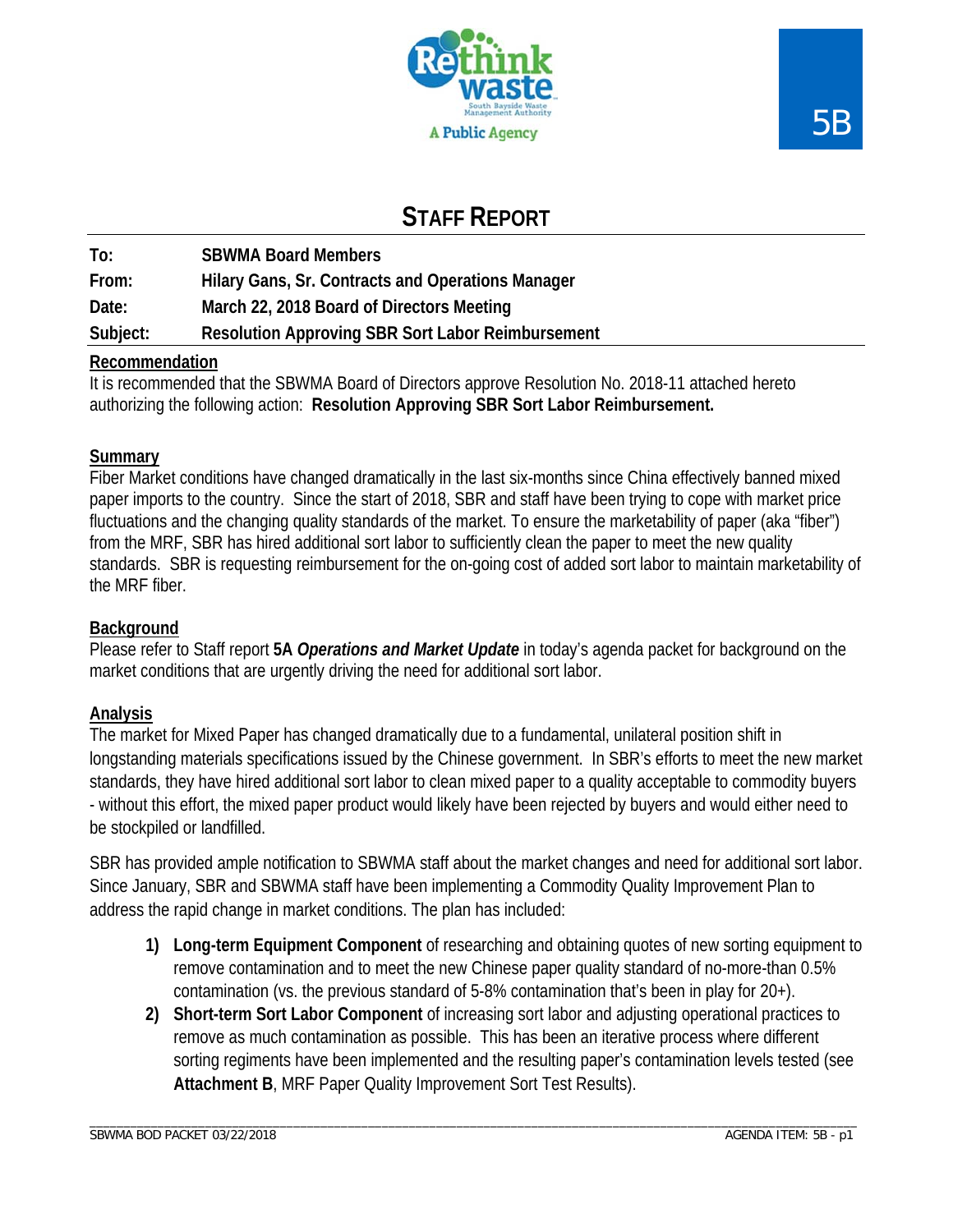Based on the sort test performed, SBR has concluded that:

- 1) The SBWMA MRF is **not** capable of meeting China's new paper quality standard with its current equipment configuration, no matter how many sorters are added.
- 2) With additional sort labor, the SBWMA MRF is capable of making paper grades that meet the standards of non-China buyers.

Since the conclusion of these tests, SBR has been operating the MRF with 10 additionally sorters. The \$47,902 per month cost of the additional sorters has been shared between SBR and the SBWMA. Going forward, on a provisional basis to be determined by SBWMA staff, SBR is requesting full reimbursement for the cost of sort labor to clean commodities to meet the new market conditions (see **Attachment A**, SBR letter dated March 6, 2018 requesting Sort labor reimbursement).

If the Board decides to reimburse SBR for the additional provisional MRF sort labor costs going forward, it is solely at the Board's discretion. There is no specific obligation under the Operations Agreement requiring reimbursement. If SBR is reimbursed for additional provisional sort labor, it would be done under a *"Change in Services (see below)"* provision in the Agreement, until it is determined that this additional sort labor is no longer necessary.

SBWMA's legal representative has confirmed the following pathway for board consideration of the SBR request in the SBR Agreement's Section 12.13 RIGHT OF AUTHORITY TO MAKE CHANGES. It reads:

*"…Authority may, without amending this Agreement, direct Contractor to modify the scope of one or more such services, may direct Contractor to modify its performance under any other section of this Agreement. Contractor shall promptly and cooperatively comply with such direction".* 

The monthly cost for six additional MRF sort labors is \$47,902. If approved, Staff will monitor the number of sorters utilized by SBR each month, and the associated additional costs. Additionally, Staff will tightly monitor the market conditions to verify the need for ongoing additional MRF sorter labor and will report back to the Board in any significant change in status.

Other peripheral, but relevant, issues relating to the sort labor reimbursement discussion are:

- SBR is also experiencing reduced profits from the change in market conditions. Specifically, the Operations Agreement has a Commodity Revenue Share clause whereby SBR receives a 25% share in commodity sales revenue as an incentive. In 2017, this amounted to \$680,262 – this is unlikely to continue in 2018.
- The cost of load rejection or disposal of non-marketable recyclables is a cost borne by the SBWMA. The cost of handling a rejected shipping-container of paper ranges from \$3,000 to 22,000. It is typical for multiple containers to be rejected at one time – for example the SBWMA had 17 containers rejected from China in March and is waiting for the materials to arrive back at the US and for the cost of the rejection is estimated at \$50-70K. Future costs of rejection for similar sized loads are estimated to be up to \$370k.
- The market conditions are currently in a unpredictable state of flux, and no clear determination about future material pricing or movement can be made at this time.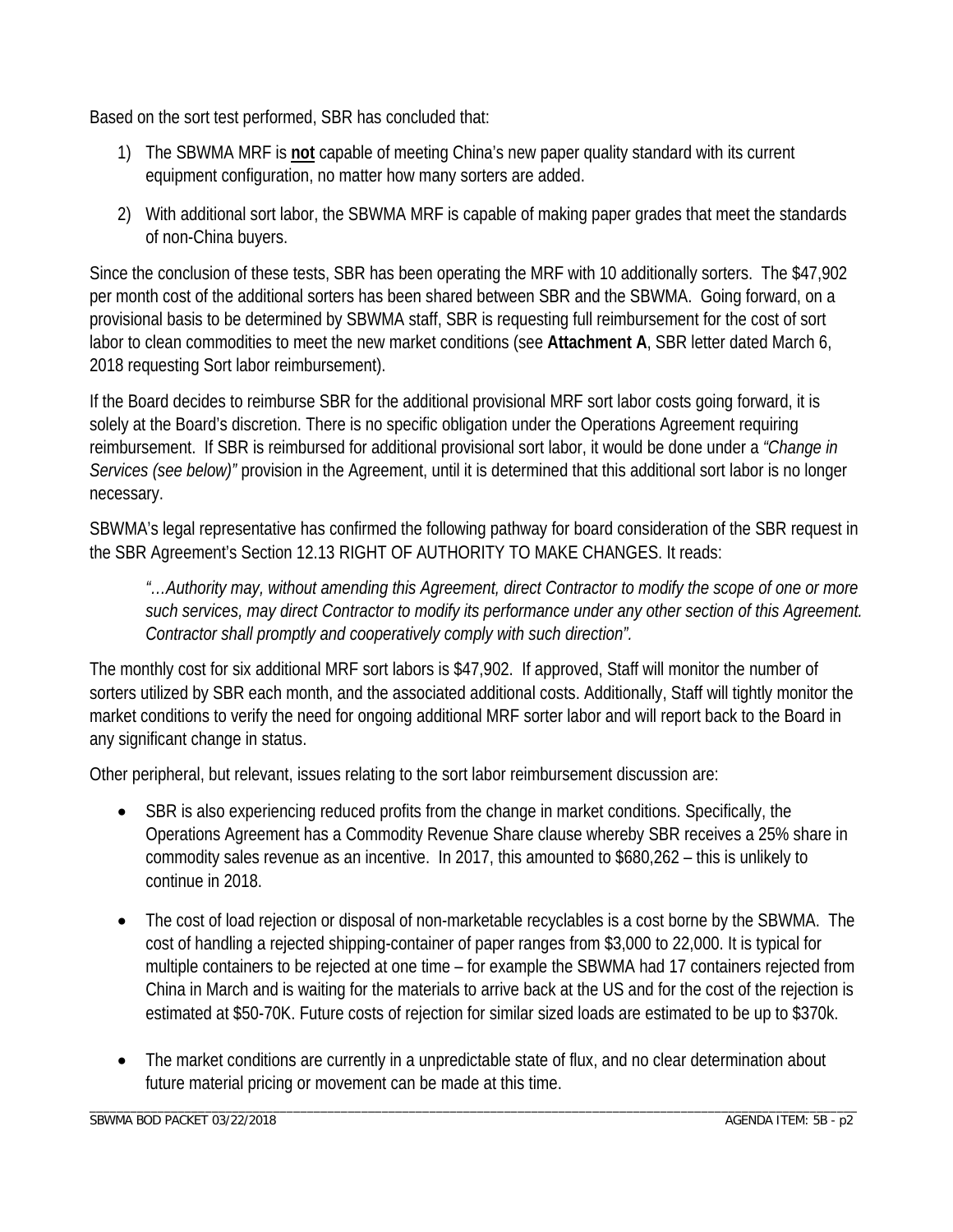#### **Fiscal Impact**

The current FY17/18 Budget has been impacted by both the short-fall in commodity revenues and on the expense side by the increase in sort labor. The cost of reimbursing SBR for sort labor is estimated to be \$47,902.10 per month (4.44 per ton). The budget impact over the remaining 4-months of the fiscal year is estimated at ~\$200,000 of expense which was not anticipated in mid-year budget. This new expense will add to the annual SBR operations cost of \$35.92M. Additionally, Staff will provide a recommendation on this topic for Board consideration in the development of the FY18/19 Budget in April.

#### *Attachments:*

Resolution 2018-11

Attachment A. SBRs' letter to the SBWMA requesting reimbursement for sort labor.

Attachment B. MRF Paper Quality Improvement Sort Test.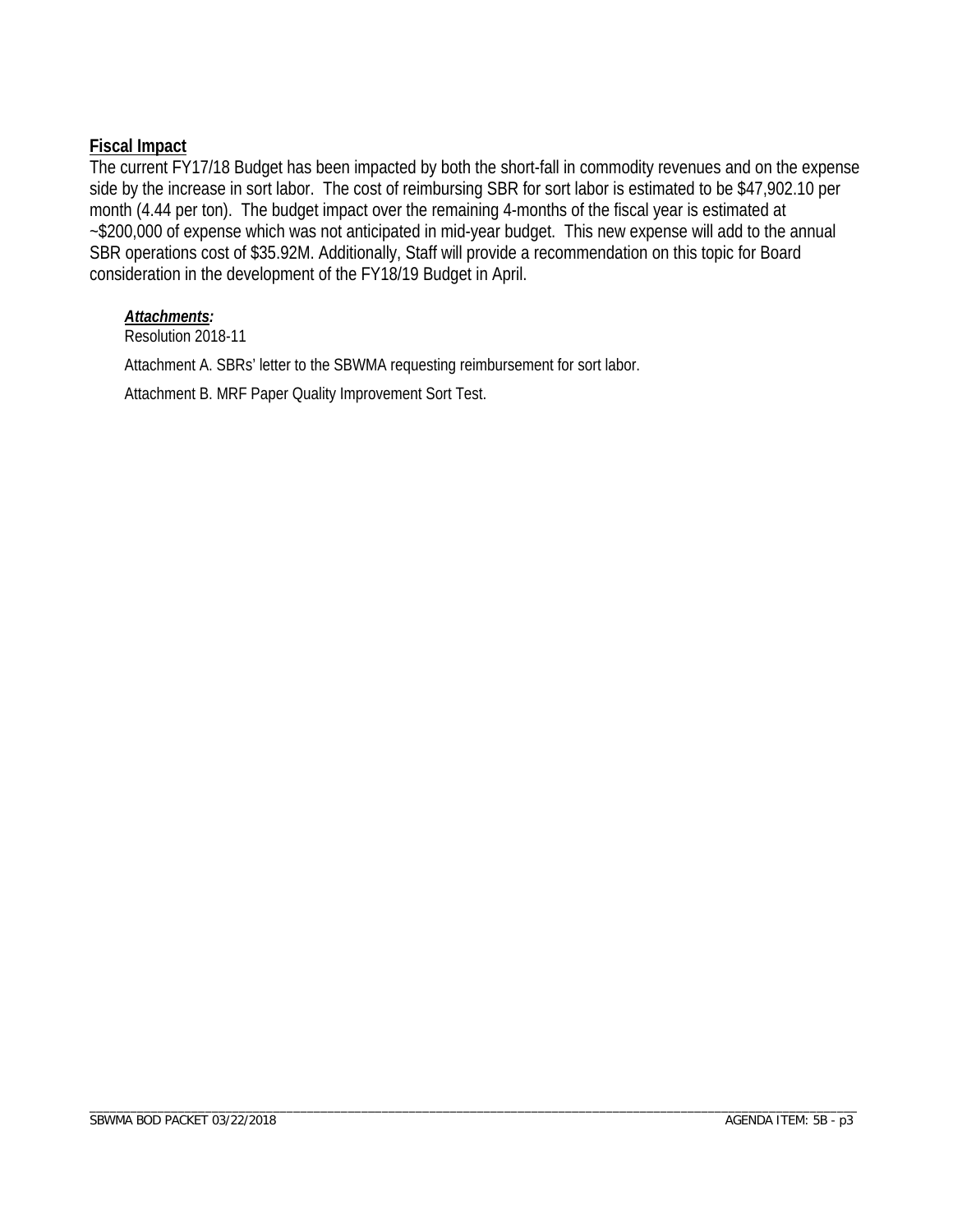

# **RESOLUTION NO. 2018-11**

### **RESOLUTION OF THE SOUTH BAYSIDE WASTE MANAGEMENT AUTHORITY BOARD OF DIRECTORS APPROVING SBR SORT LABOR REIMBURSEMENT**

**WHEREAS**, SBR has requested reimbursement for additional MRF sort labor,

**WHEREAS**, additional sort labor is the only short-term means for the agency to meet new commodity standards,

**WHEREAS**, meeting new commodity standards is necessary to ensure that recyclables have a market outlet and are not landfilled.

**NOW, THEREFORE BE IT RESOLVED** that the South Bayside Waste Management Authority hereby approves a Resolution Approving SBR Sort Labor Reimbursement.

 **PASSED AND ADOPTED** by the Board of Directors of the South Bayside Waste Management Authority, County of San Mateo, State of California on the  $22<sup>nd</sup>$  day of March, 2018, by the following vote:

| Agency             | Yes | No | Abstain | Absent | Agency                 | Yes | No | Abstain | Absent |
|--------------------|-----|----|---------|--------|------------------------|-----|----|---------|--------|
| Atherton           |     |    |         |        | Menlo Park             |     |    |         |        |
| Belmont            |     |    |         |        | Redwood City           |     |    |         |        |
| Burlingame         |     |    |         |        | San Carlos             |     |    |         |        |
| East Palo Alto     |     |    |         |        | San Mateo              |     |    |         |        |
| <b>Foster City</b> |     |    |         |        | County of San Mateo    |     |    |         |        |
| Hillsborough       |     |    |         |        | West Bay Sanitary Dist |     |    |         |        |

 I HEREBY CERTIFY that the foregoing Resolution No. 2018-11 was duly and regularly adopted at a regular meeting of the South Bayside Waste Management Authority on March 22, 2018.

 $\overline{\phantom{a}}$  , and the contract of the contract of the contract of the contract of the contract of the contract of the contract of the contract of the contract of the contract of the contract of the contract of the contrac ATTEST: Charlie Bronitsky, Chairperson of SBWMA

Cyndi Urman, Board Secretary

\_\_\_\_\_\_\_\_\_\_\_\_\_\_\_\_\_\_\_\_\_\_\_\_\_\_\_\_\_\_\_\_\_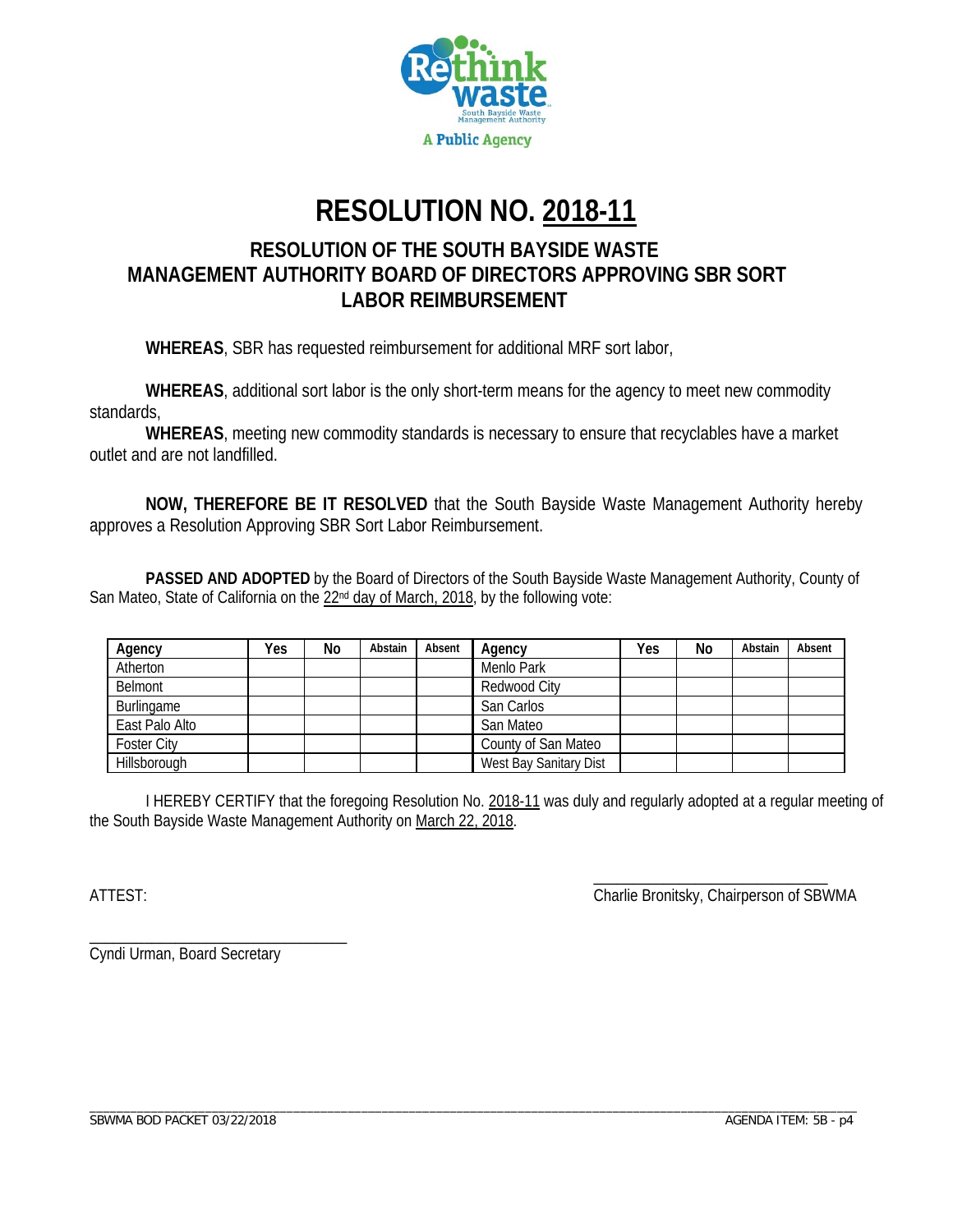

## **South Bay Recycling, LLC**

TO: Hilary Gans

FR: Dwight Herring

DA: March 6, 2018

#### RE: **REQUEST FOR ADDITIONAL MRF SORT LABOR**

National Sword, China's customs inspection program that was launched in February of 2017, and its subsequent import bans (effective January 1, 2018) on mixed paper and various grades of postconsumer plastics have hit the U.S. recycling industry hard, particularly as of late September and into the fall. Under the new regulations, effective March 1, 2018, cardboard and sorted paper that contains more than 0.5% prohibitive materials is subject to shipment rejection.

In late February, SBR was notified of its first ever shipment rejection. Sixteen (16) containers were rejected due to fiber that contained more than 0.5% prohibitive materials. The cost for this shipment rejection may be in excess of \$50,000.

Recognizing that the MRF processing equipment was not designed to produce a post-sort fiber product that contains 0.5% prohibitive materials, and for that matter no MRFs in the US are designed or capable of doing so, in the summer of 2017 SBR began experimenting with MRF adjustments (throughput levels, shaft speeds, screen height, etc.). Those results did not meet the desired outcomes, thus in the fall of 2017 SBR began conducting various sort tests to determine if China's new material quality standard could be achieved without the addition of upgraded optical and mechanical sorting equipment. The various iterations determined that a contamination level of 0.5% could not be achieved by significantly slowing the system, modifying the grades being produced, or reprocessing the sorted product. The results of these tests are attached.

Understanding that neither the current processing equipment or changes in operating approaches will produce a post-sort fiber product that can be marketed to China, SBR began seeking to market post-sort fiber to other markets (i.e., Indonesia, Vietnam, Malaysia, Korea, etc.). However, to avoid an interruption of material movement, material quality would need to improve because the non-China markets are very small and do not have the sophisticated fiber preparation systems found at most mills in China. This could only be accomplished by increasing the number sorters assigned to fiber post-sort stations and adding bale dressers to remove prohibitive materials from the outside of fiber bales produced prior to shipment.

This change in operations was discussed with SBWMA Contracts Manager and approved with the understanding that reimbursement of additional costs would need to be formally approved by the SBWMA Board of Directors.

SBR respectfully requests the SBWMA Board of Directors to approve additional staffing of MRF laborers and reimbursement for costs associated with this increase since January 1, 2018 (see the attached cost worksheet). These changes are requested to mitigate the risk of failing a pre-shipment inspection, which would prevent movement of materials.

> 333 Shoreway Road **|** San Carlos, California 94070 Tel 650.802.8355 **|** Fax 650.591.3268 **|** www.sbrecycling.net

\_\_\_\_\_\_\_\_\_\_\_\_\_\_\_\_\_\_\_\_\_\_\_\_\_\_\_\_\_\_\_\_\_\_\_\_\_ \_\_\_\_\_\_\_\_\_\_\_\_\_\_\_\_\_\_\_\_\_\_\_\_\_\_\_\_\_\_\_\_\_\_\_\_\_\_\_\_\_\_\_\_\_\_\_\_\_\_\_\_\_\_\_\_

\_\_\_\_\_\_\_\_\_\_\_\_\_\_\_\_\_\_\_\_\_\_\_\_\_\_\_\_\_\_\_\_\_\_\_\_\_\_\_\_\_\_\_\_\_\_\_\_\_\_\_\_\_\_\_\_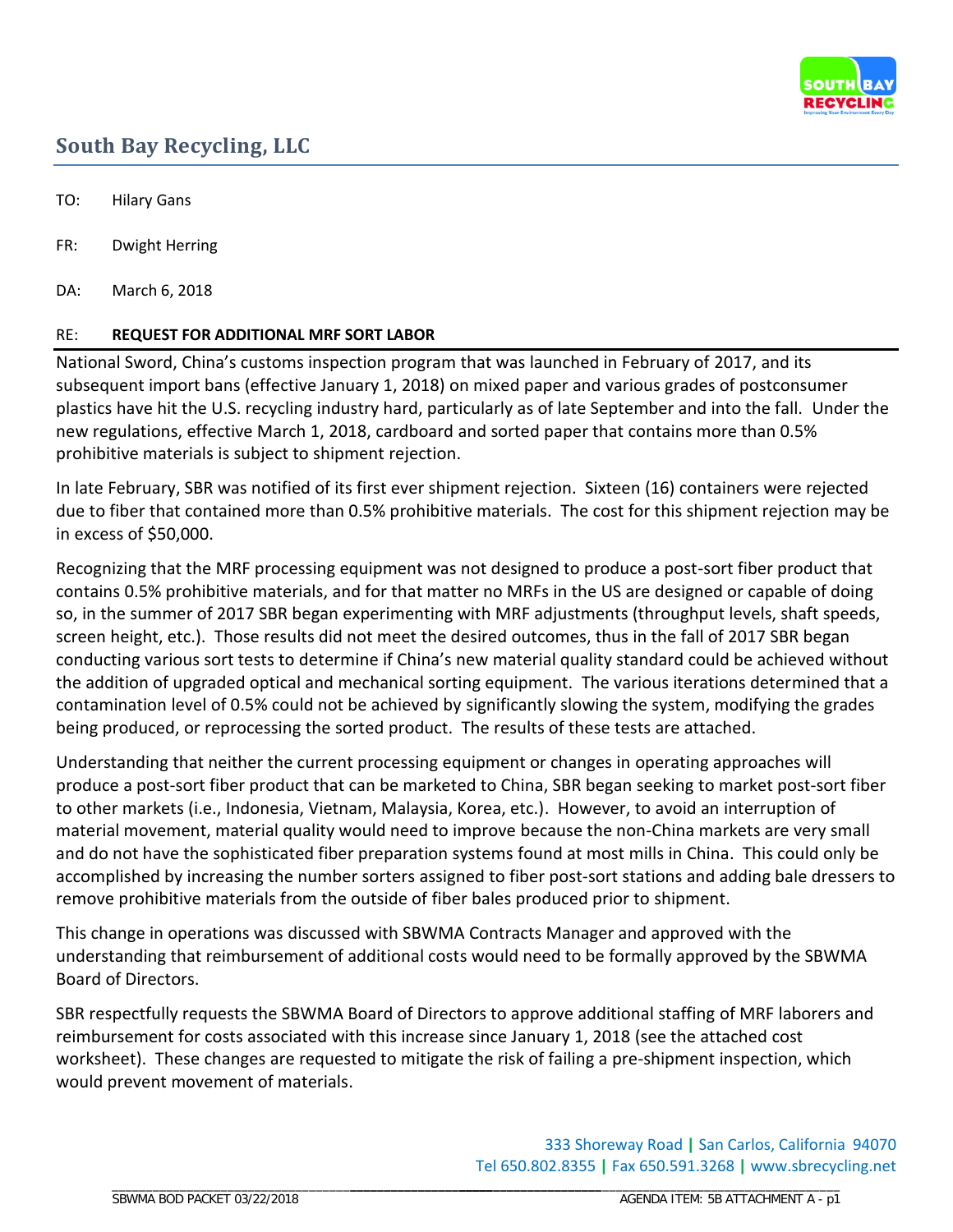#### **Action Steps Taken by South Bay Recycling to Improve Material Quality**

To produce a recovered paper quality that meets China's new material quality standards of 0.5% contaminants, SBR conducted various material processing tests to ascertain if this new fiber quality standard for sorted paper could be achieved without the addition of new equipment. Below are the results of each test.

#### **Test #1 (Mix Paper from Commercial & Residential Polishing Screens)**

The overs (fiber) from the commercial and residential polishing screens were conveyed to the fiber postsort quality control area on two separate conveyor belts (Line #4 and Line #3 respectively) where four (4) sorters stationed at each line, manually removed contaminants (non-fiber), after which, the material was conveyed into a single bunker. This material was combined with recovered cardboard and baled. A material composition test was performed on a bale, resulting in the following: Non-OCC Fiber: 22.5%

Contaminant: 4.9%

The amount of non-cardboard fiber is excessive and cannot be sustainably marketed as OCC, and the contaminant level exceeds the amount of allowable.

#### **Test #2 (Mix Paper from Commercial Polishing Screen)**

The overs (fiber) from the commercial polishing screen was conveyed to the fiber post-sort quality control area where four (4) sorters manually removed contaminants (non-fiber), after which, the material was conveyed into a single bunker. This material was combined with recovered cardboard and baled. A material composition test was performed on a bale, resulting in the following: Non-OCC Fiber: 7.5% Contaminant: 2.0%

The amount of non-cardboard fiber was initially determined to be at an acceptable level to be marketed as OCC, and the contaminant level exceeded the 0.5% amount allowable in China. In order to determine the market acceptance for this material shipments were made to several markets, but the outcome was not favorable and as such the material is no longer being combined with OCC.

\_\_\_\_\_\_\_\_\_\_\_\_\_\_\_\_\_\_\_\_\_\_\_\_\_\_\_\_\_\_\_\_\_\_\_\_\_\_\_\_\_\_\_\_\_\_\_\_\_\_\_\_\_\_\_\_

\_\_\_\_\_\_\_\_\_\_\_\_\_\_\_\_\_\_\_\_\_\_\_\_\_\_\_\_\_\_\_\_\_\_\_\_\_ \_\_\_\_\_\_\_\_\_\_\_\_\_\_\_\_\_\_\_\_\_\_\_\_\_\_\_\_\_\_\_\_\_\_\_\_\_\_\_\_\_\_\_\_\_\_\_\_\_\_\_\_\_\_\_\_